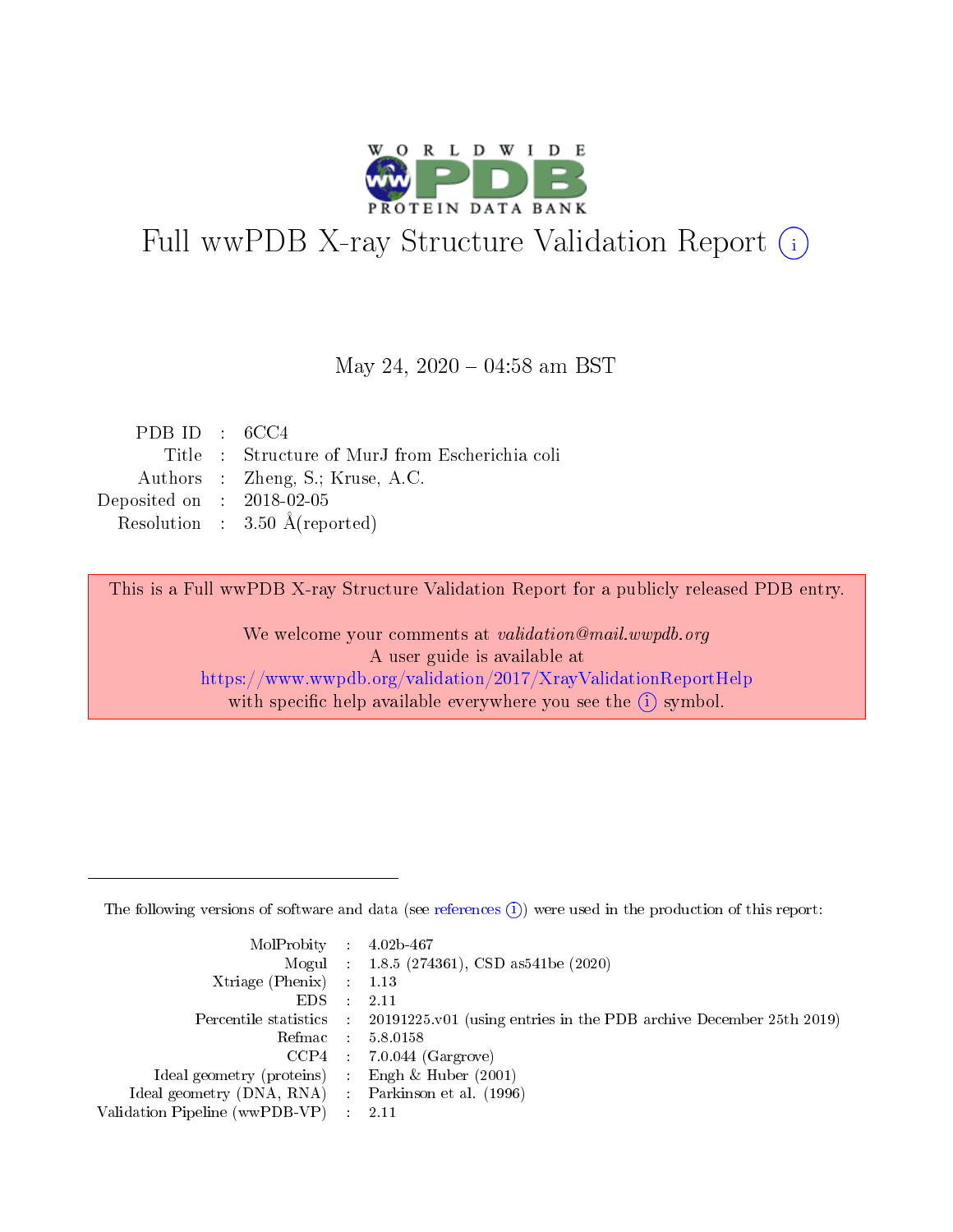## 1 [O](https://www.wwpdb.org/validation/2017/XrayValidationReportHelp#overall_quality)verall quality at a glance  $(i)$

The following experimental techniques were used to determine the structure: X-RAY DIFFRACTION

The reported resolution of this entry is  $3.50 \text{ Å}.$ 

Percentile scores (ranging between 0-100) for global validation metrics of the entry are shown in the following graphic. The table shows the number of entries on which the scores are based.



| Metric                | Whole archive<br>$(\#\mathrm{Entries})$ | Similar resolution<br>$(\#\text{Entries},\, \text{resolution}\; \text{range}(\textup{\AA}))$ |  |
|-----------------------|-----------------------------------------|----------------------------------------------------------------------------------------------|--|
| $R_{free}$            | 130704                                  | $1659(3.60-3.40)$                                                                            |  |
| Clashscore            | 141614                                  | $1036(3.58-3.42)$                                                                            |  |
| Ramachandran outliers | 138981                                  | $1005(3.58-3.42)$                                                                            |  |
| Sidechain outliers    | 138945                                  | $1006(3.58-3.42)$                                                                            |  |
| RSRZ outliers         | 127900                                  | $1559(3.60-3.40)$                                                                            |  |

The table below summarises the geometric issues observed across the polymeric chains and their fit to the electron density. The red, orange, yellow and green segments on the lower bar indicate the fraction of residues that contain outliers for  $>=3, 2, 1$  and 0 types of geometric quality criteria respectively. A grey segment represents the fraction of residues that are not modelled. The numeric value for each fraction is indicated below the corresponding segment, with a dot representing fractions  $\epsilon=5\%$  The upper red bar (where present) indicates the fraction of residues that have poor fit to the electron density. The numeric value is given above the bar.

| Mol | $\cap$ hain | Length     | Quality of chain |     |                  |
|-----|-------------|------------|------------------|-----|------------------|
|     |             |            | %                |     |                  |
|     |             | ር 1<br>ノエラ | 75%              | 23% | $\bullet\bullet$ |

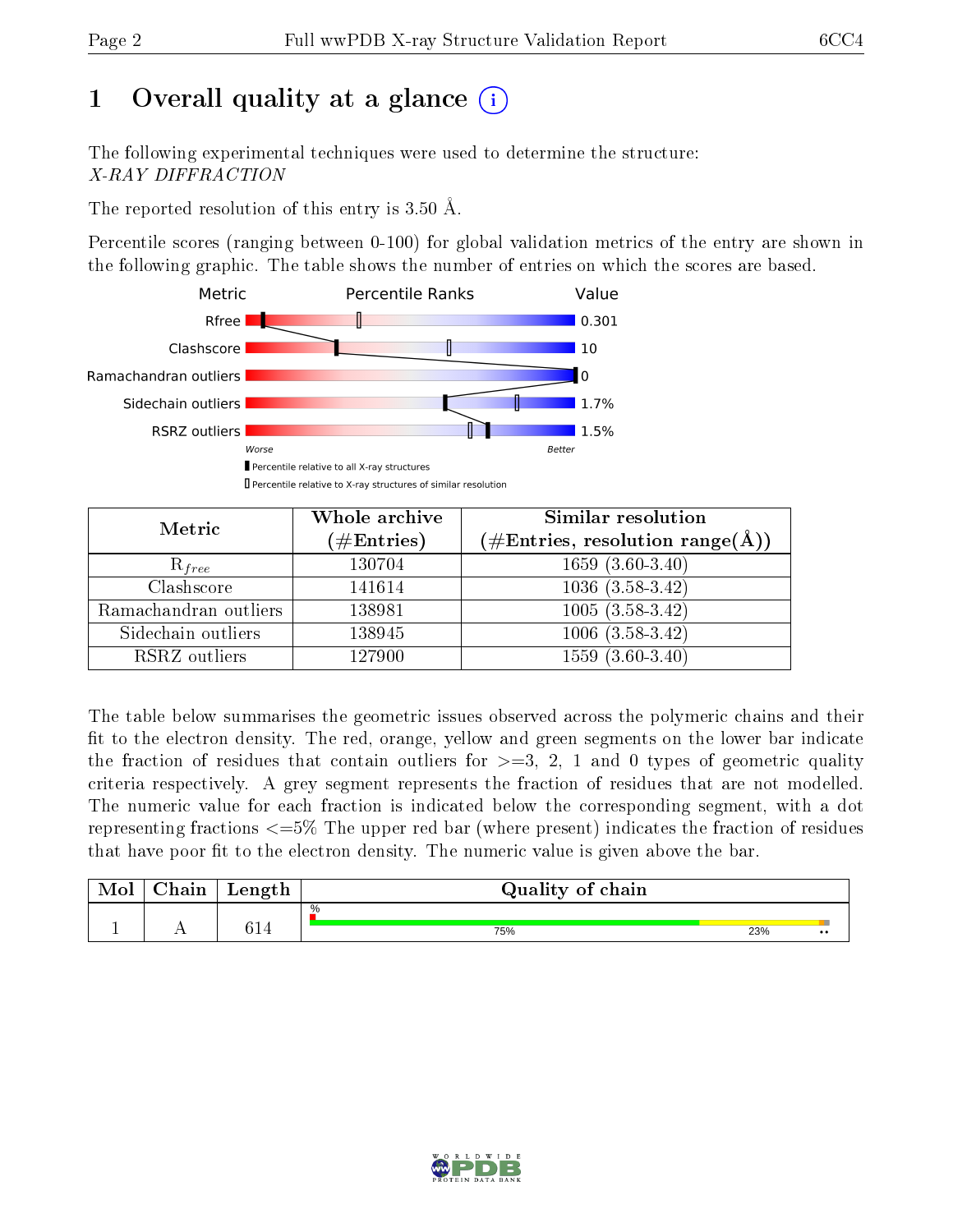## 2 Entry composition (i)

There are 2 unique types of molecules in this entry. The entry contains 4608 atoms, of which 0 are hydrogens and 0 are deuteriums.

In the tables below, the ZeroOcc column contains the number of atoms modelled with zero occupancy, the AltConf column contains the number of residues with at least one atom in alternate conformation and the Trace column contains the number of residues modelled with at most 2 atoms.

• Molecule 1 is a protein called soluble cytochrome b562, lipid II flippase MurJ chimera.

| Mol | $\perp$ Chain $\perp$ | Residues | Atoms               |      |     |     | $\text{ZeroOcc}$   AltConf   Trace |  |  |
|-----|-----------------------|----------|---------------------|------|-----|-----|------------------------------------|--|--|
|     |                       | 608      | $\rm Total$<br>4603 | 3036 | 749 | 794 | -24                                |  |  |

There are 3 discrepancies between the modelled and reference sequences:

| Chain |        | Residue   Modelled | Actual | Comment               | Reference          |
|-------|--------|--------------------|--------|-----------------------|--------------------|
|       | $-102$ | MET                | $\sim$ | initiating methionine | UNP P0ABE7         |
|       | -95    | TRP                | MET    | conflict              | UNP POABE7         |
|       |        | H.F                | НIS    | conflict.             | <b>IINP POAREZ</b> |

• Molecule 2 is PHOSPHATE ION (three-letter code: PO4) (formula:  $O_4P$ ).



| Mol | Chain   Residues ' | Atoms |  |  | $ZeroOcc$   AltConf |
|-----|--------------------|-------|--|--|---------------------|
|     |                    | Total |  |  |                     |

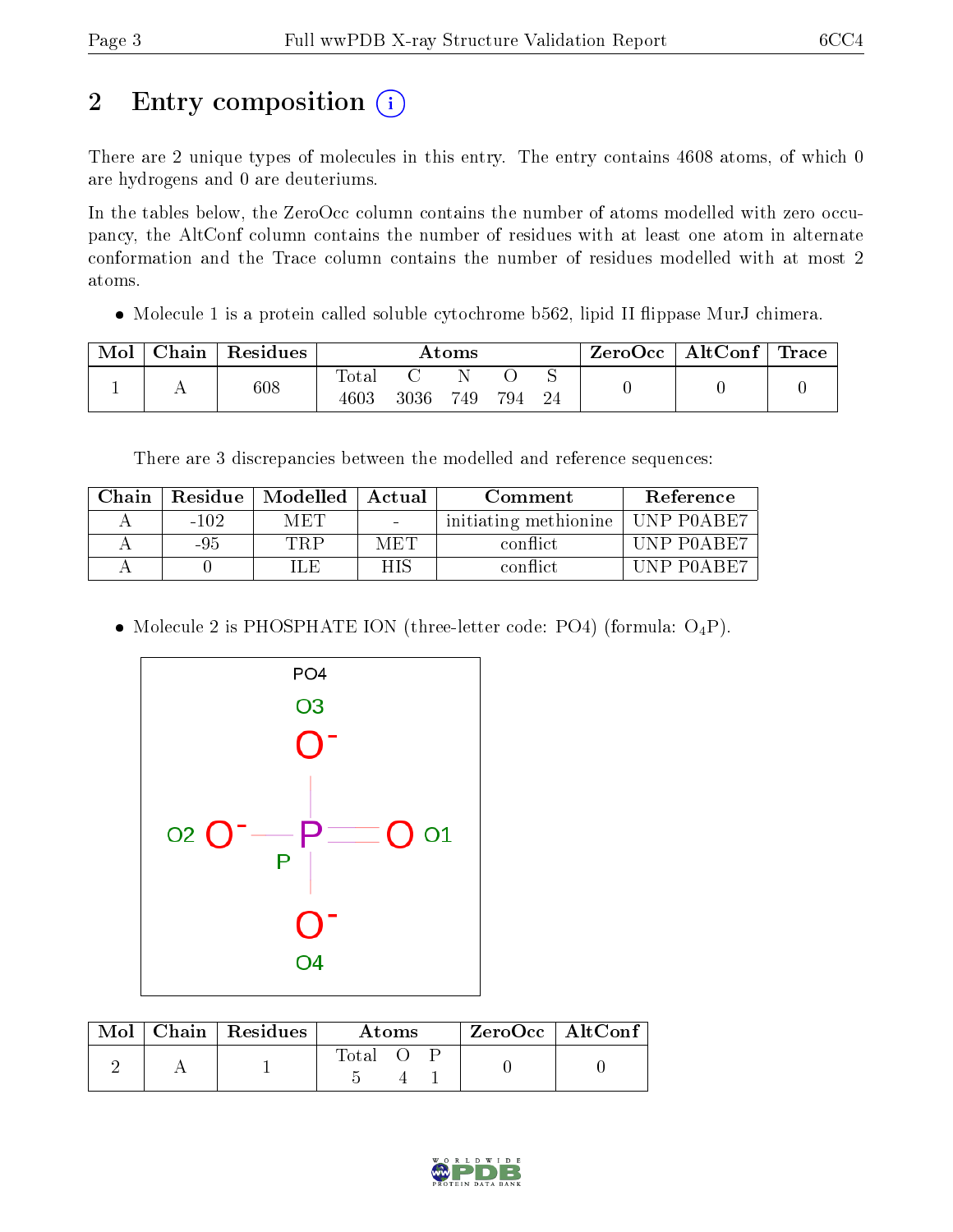## 3 Residue-property plots  $(i)$

These plots are drawn for all protein, RNA and DNA chains in the entry. The first graphic for a chain summarises the proportions of the various outlier classes displayed in the second graphic. The second graphic shows the sequence view annotated by issues in geometry and electron density. Residues are color-coded according to the number of geometric quality criteria for which they contain at least one outlier: green  $= 0$ , yellow  $= 1$ , orange  $= 2$  and red  $= 3$  or more. A red dot above a residue indicates a poor fit to the electron density (RSRZ  $> 2$ ). Stretches of 2 or more consecutive residues without any outlier are shown as a green connector. Residues present in the sample, but not in the model, are shown in grey.

• Molecule 1: soluble cytochrome b562, lipid II flippase MurJ chimera



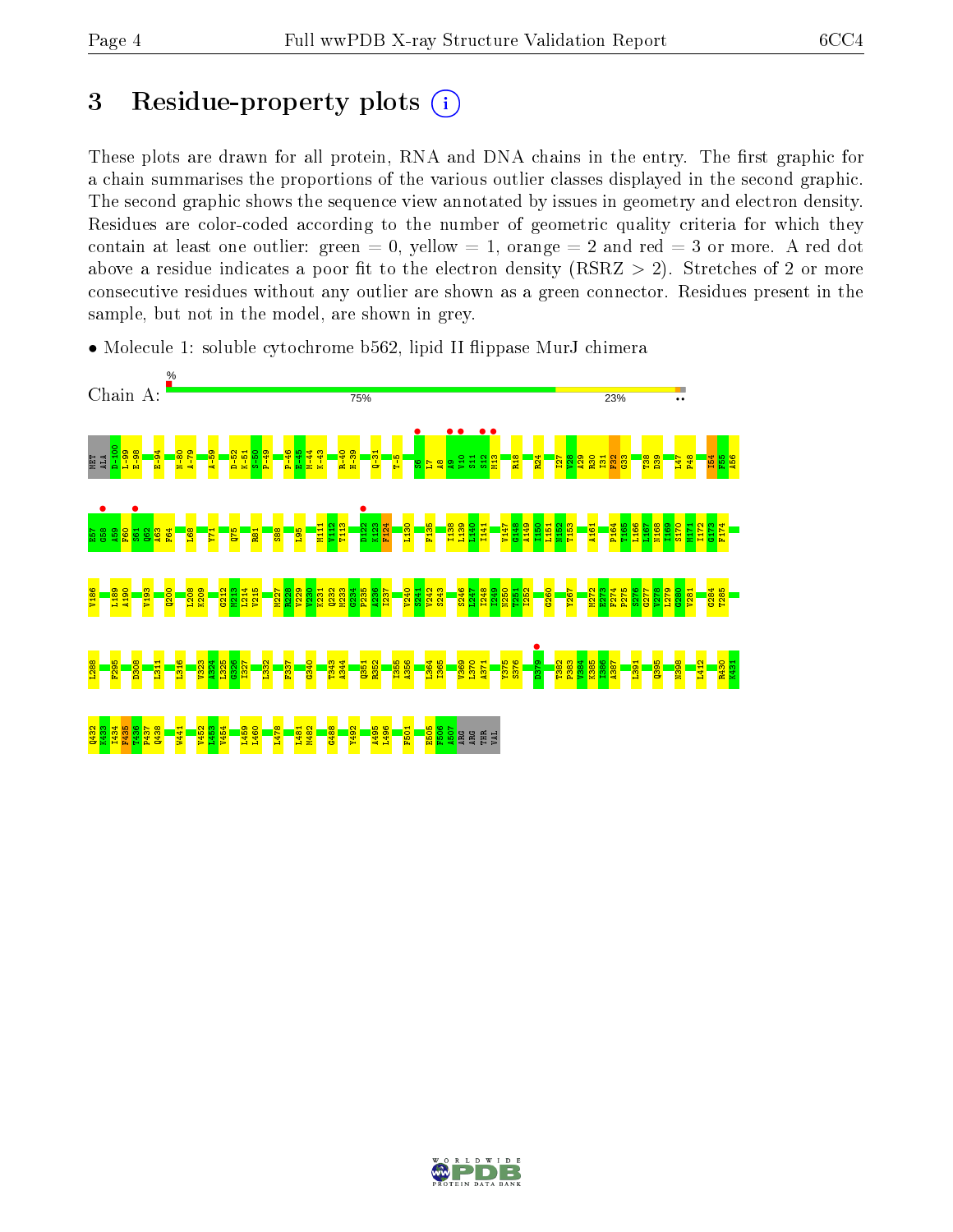## 4 Data and refinement statistics  $(i)$

| Property                                                             | Value                                               | Source     |
|----------------------------------------------------------------------|-----------------------------------------------------|------------|
| $\overline{S}$ pace group                                            | C2221                                               | Depositor  |
| Cell constants                                                       | $118.04\text{\AA}$<br>$113.95\text{\AA}$<br>128.07Å |            |
| a, b, c, $\alpha$ , $\beta$ , $\gamma$                               | $90.00^\circ$<br>$90.00^\circ$<br>$90.00^\circ$     | Depositor  |
| Resolution $(A)$                                                     | 35.72<br>$-3.50$                                    | Depositor  |
|                                                                      | 35.72<br>$-3.50$                                    | <b>EDS</b> |
| % Data completeness                                                  | 94.9 (35.72-3.50)                                   | Depositor  |
| (in resolution range)                                                | 94.9 (35.72-3.50)                                   | <b>EDS</b> |
| $R_{merge}$                                                          | 0.34                                                | Depositor  |
| $\mathrm{R}_{sym}$                                                   | (Not available)                                     | Depositor  |
| $\langle I/\sigma(I) \rangle$ <sup>1</sup>                           | 1.22 (at $3.48\text{\AA}$ )                         | Xtriage    |
| Refinement program                                                   | PHENIX (1.13 _ 2998: ???)                           | Depositor  |
|                                                                      | 0.280, 0.301                                        | Depositor  |
| $R, R_{free}$                                                        | 0.280<br>0.301<br>$\mathbf{r}$                      | DCC        |
| $\mathcal{R}_{free}$ test set                                        | 513 reflections $(4.82\%)$                          | wwPDB-VP   |
| Wilson B-factor $(A^2)$                                              | 91.1                                                | Xtriage    |
| Anisotropy                                                           | 0.292                                               | Xtriage    |
| Bulk solvent $k_{sol}(e/\mathring{A}^3)$ , $B_{sol}(\mathring{A}^2)$ | $0.28$ , 49.1                                       | <b>EDS</b> |
| L-test for twinning <sup>2</sup>                                     | $< L >$ = 0.42, $< L2$ = 0.25                       | Xtriage    |
| Estimated twinning fraction                                          | $0.057$ for $-k,-h,-l$                              | Xtriage    |
| $F_o, F_c$ correlation                                               | 0.88                                                | <b>EDS</b> |
| Total number of atoms                                                | 4608                                                | wwPDB-VP   |
| Average B, all atoms $(A^2)$                                         | 74.0                                                | wwPDB-VP   |

Xtriage's analysis on translational NCS is as follows: The largest off-origin peak in the Patterson function is  $6.27\%$  of the height of the origin peak. No significant pseudotranslation is detected.

<sup>&</sup>lt;sup>2</sup>Theoretical values of  $\langle |L| \rangle$ ,  $\langle L^2 \rangle$  for acentric reflections are 0.5, 0.333 respectively for untwinned datasets, and 0.375, 0.2 for perfectly twinned datasets.



<span id="page-4-1"></span><span id="page-4-0"></span><sup>1</sup> Intensities estimated from amplitudes.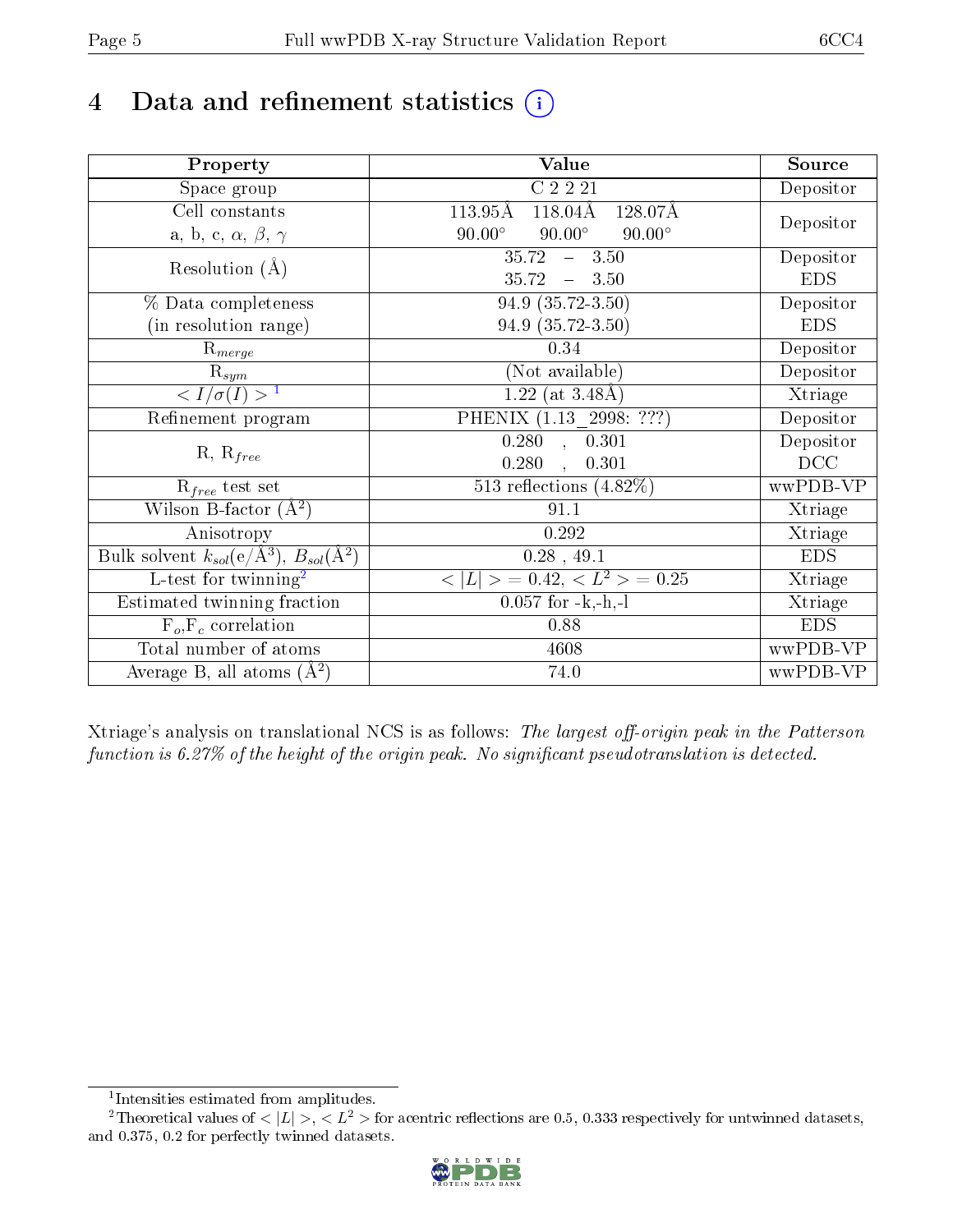## 5 Model quality  $(i)$

### 5.1 Standard geometry (i)

Bond lengths and bond angles in the following residue types are not validated in this section: PO4

The Z score for a bond length (or angle) is the number of standard deviations the observed value is removed from the expected value. A bond length (or angle) with  $|Z| > 5$  is considered an outlier worth inspection. RMSZ is the root-mean-square of all Z scores of the bond lengths (or angles).

|  | $Mol$   Chain |      | Bond lengths                    | Bond angles |        |  |
|--|---------------|------|---------------------------------|-------------|--------|--|
|  |               |      | RMSZ $ #Z  > 5$ RMSZ $ #Z  > 5$ |             |        |  |
|  |               | 0.26 | 0/4706                          | 0.46        | 0/6405 |  |

There are no bond length outliers.

There are no bond angle outliers.

There are no chirality outliers.

There are no planarity outliers.

### 5.2 Too-close contacts  $(i)$

In the following table, the Non-H and H(model) columns list the number of non-hydrogen atoms and hydrogen atoms in the chain respectively. The H(added) column lists the number of hydrogen atoms added and optimized by MolProbity. The Clashes column lists the number of clashes within the asymmetric unit, whereas Symm-Clashes lists symmetry related clashes.

| Mol |      |  | Chain   Non-H   H(model)   H(added)   Clashes   Symm-Clashes |
|-----|------|--|--------------------------------------------------------------|
|     | 4603 |  |                                                              |
|     |      |  |                                                              |
|     | 4608 |  |                                                              |

The all-atom clashscore is defined as the number of clashes found per 1000 atoms (including hydrogen atoms). The all-atom clashscore for this structure is 10.

All (94) close contacts within the same asymmetric unit are listed below, sorted by their clash magnitude.

| Atom-1            | Atom-2                                                | Interatomic<br>distance (A) | Clash<br>overlap $(A)$ |
|-------------------|-------------------------------------------------------|-----------------------------|------------------------|
| 1: A:430: ARG:HD2 | 1: A: 437: PRO: HD3                                   | 1.53                        | 0.91                   |
| 1 A 332 LEU HD23  | $1 \cdot A \cdot 481 \cdot I$ . EI $1 \cdot H$ D $21$ | 1 63                        | 1.81                   |

Continued on next page...

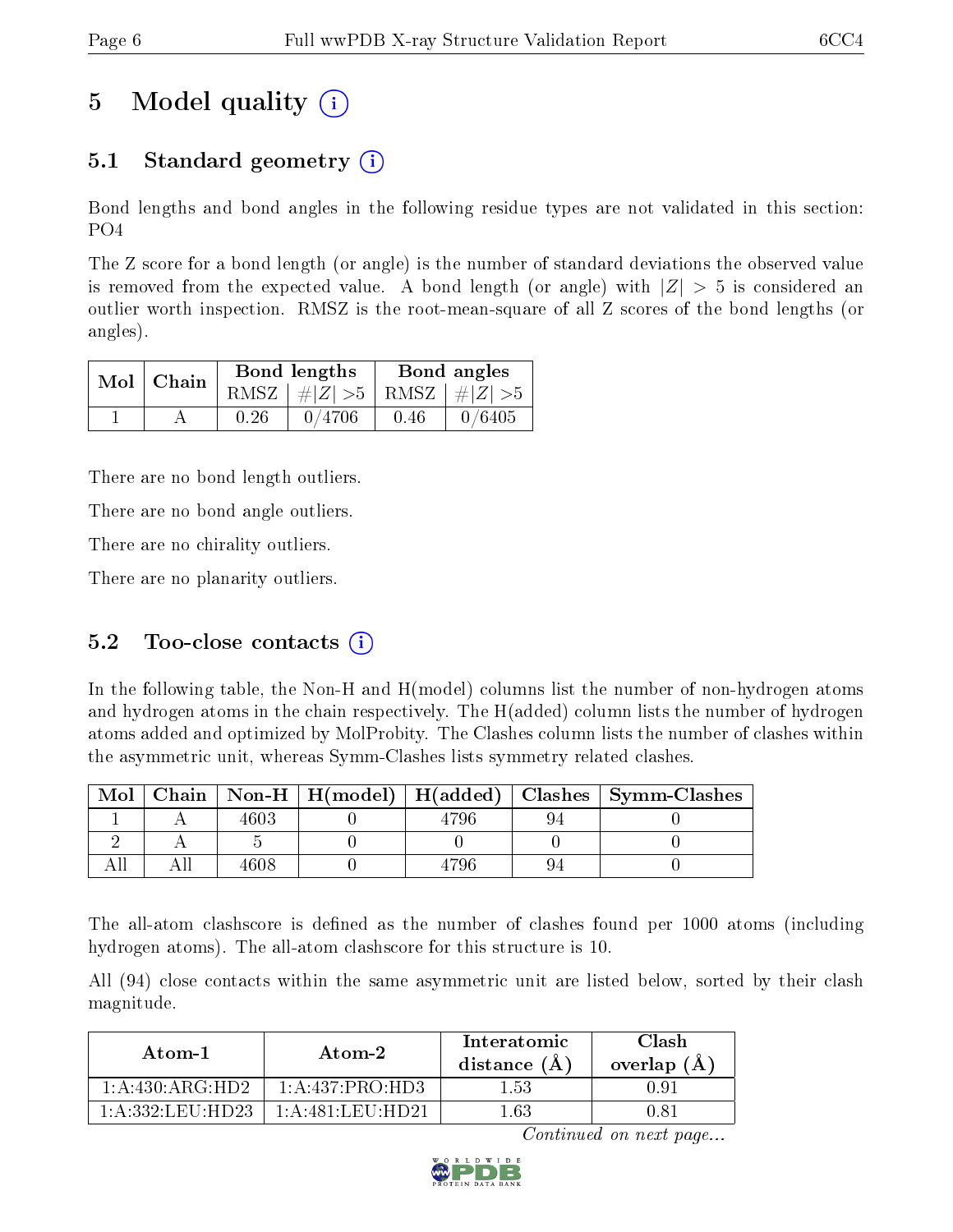| Continuea from previous page |                                                    | Interatomic    | Clash         |
|------------------------------|----------------------------------------------------|----------------|---------------|
| Atom-1                       | Atom-2                                             | distance $(A)$ | overlap $(A)$ |
| 1: A: 111:MET:HG2            | 1:A:124:PHE:HZ                                     | 1.52           | 0.74          |
| 1: A:33: GLY: HA2            | 1: A:38:THR:HG21                                   | 1.69           | 0.74          |
| 1:A:49:PRO:O                 | 1:A:40:ARG:NH2                                     | 2.25           | 0.70          |
| 1:A:29:ALA:HA                | 1:A:33:GLY:HA3                                     | 1.73           | 0.70          |
| 1:A:32:PHE:HE2               | 1: A: 186: VAL: HA                                 | 1.59           | 0.67          |
| 1:A:147:VAL:HG13             | $1:\overline{A}:208:\text{LEU}:HD22$               | 1.78           | 0.66          |
| 1:A:47:LEU:HD21              | 1:A:113:THR:HG21                                   | 1.79           | 0.64          |
| 1: A:27: ILE: O              | $1:\overline{A}:31:\overline{ILE}:\overline{H}G13$ | 1.97           | 0.64          |
| 1: A:279:LEU:HB3             | 1: A: 365: ILE: HD12                               | 1.80           | 0.64          |
| 1: A:13:MET:HB3              | 1: A: 18: ARG: HE                                  | 1.64           | 0.63          |
| 1: A:227: MET:O              | 1:A:231:LYS:HG3                                    | 2.00           | 0.62          |
| 1:A:43:LYS:O                 | 1:A:39:HIS:ND1                                     | 2.33           | 0.62          |
| 1:A:281:VAL:0                | 1: A:285:THR:HG23                                  | 2.01           | 0.61          |
| 1: A:478: LEU:O              | 1: A:482:MET:HG3                                   | 2.00           | 0.60          |
| 1: A:32: PHE: HD1            | 1:A:32:PHE:N                                       | 2.00           | 0.60          |
| 1: A: 138: ILE: HA           | 1:A:141:ILE:HG22                                   | 1.83           | 0.59          |
| 1: A:272:MET:O               | 1:A:275:PRO:HD2                                    | 2.04           | 0.58          |
| 1: A:32: PHE:CD1             | 1: A:32:PHE:N                                      | 2.71           | 0.58          |
| 1:A:432:GLN:HB3              | 1:A:434:ILE:HG13                                   | 1.86           | 0.57          |
| 1: A:68:LEU:HD23             | 1: A: 153: THR: HG21                               | 1.87           | 0.57          |
| 1: A: 382: THR:O             | 1:A:385:LYS:N                                      | 2.40           | 0.55          |
| 1: A:274:PHE:HB3             | 1: A:275: PRO:HD3                                  | 1.87           | 0.55          |
| 1:A:496:LEU:O                | 1:A:501:PHE:HB2                                    | 2.07           | 0.55          |
| 1:A:80:ASN:OD1               | 1:A:79:ALA:N                                       | 2.39           | 0.55          |
| 1: A:311: LEU: HD21          | 1:A:370:LEU:HD21                                   | 1.89           | 0.54          |
| 1: A:233:MET:O               | 1:A:237:ILE:HG23                                   | 2.06           | 0.54          |
| 1: A:250: ASN:OD1            | 1:A:398:ASN:ND2                                    | 2.40           | 0.54          |
| 1:A:246:SER:HB2              | $1:$ A:391:LEU:HD13                                | 1.91           | 0.53          |
| 1:A:63:ALA:HB2               | 1: A: 232: GLN: HB3                                | 1.91           | 0.52          |
| 1:A:327:ILE:HD12             | 1: A:460:LEU:HD21                                  | 1.91           | 0.52          |
| 1:A:98:GLU:O                 | 1:A:94:GLU:HG2                                     | 2.10           | 0.52          |
| 1: A: 323: VAL: O            | 1:A:327:ILE:HG12                                   | 2.10           | 0.51          |
| 1: A: 343: THR: HG22         | 1:A:344:ALA:N                                      | 2.26           | 0.51          |
| 1: A:284: GLY:HA2            | 1:A:288:LEU:HD13                                   | 1.93           | 0.50          |
| 1:A:24:ARG:HA                | 1: A:172: ILE: HG22                                | 1.95           | 0.49          |
| 1: A: 369: VAL: HG12         | 1:A:370:LEU:HD23                                   | 1.94           | 0.49          |
| 1: A: 111: MET: HG2          | 1:A:124:PHE:CZ                                     | 2.39           | 0.49          |
| 1:A:170:SER:O                | 1: A:174:PHE:HB2                                   | 2.13           | 0.49          |
| 1: A:56: ALA:O               | 1: A:60:PHE:HB2                                    | 2.13           | 0.49          |
| $1:A:275:P\overline{RO:HG2}$ | 1:A:325:LEU:HD21                                   | 1.95           | 0.49          |
| 1: A:351: GLN:O              | 1:A:355:ILE:HG12                                   | 2.13           | 0.49          |

Continued from previous page.

Continued on next page...

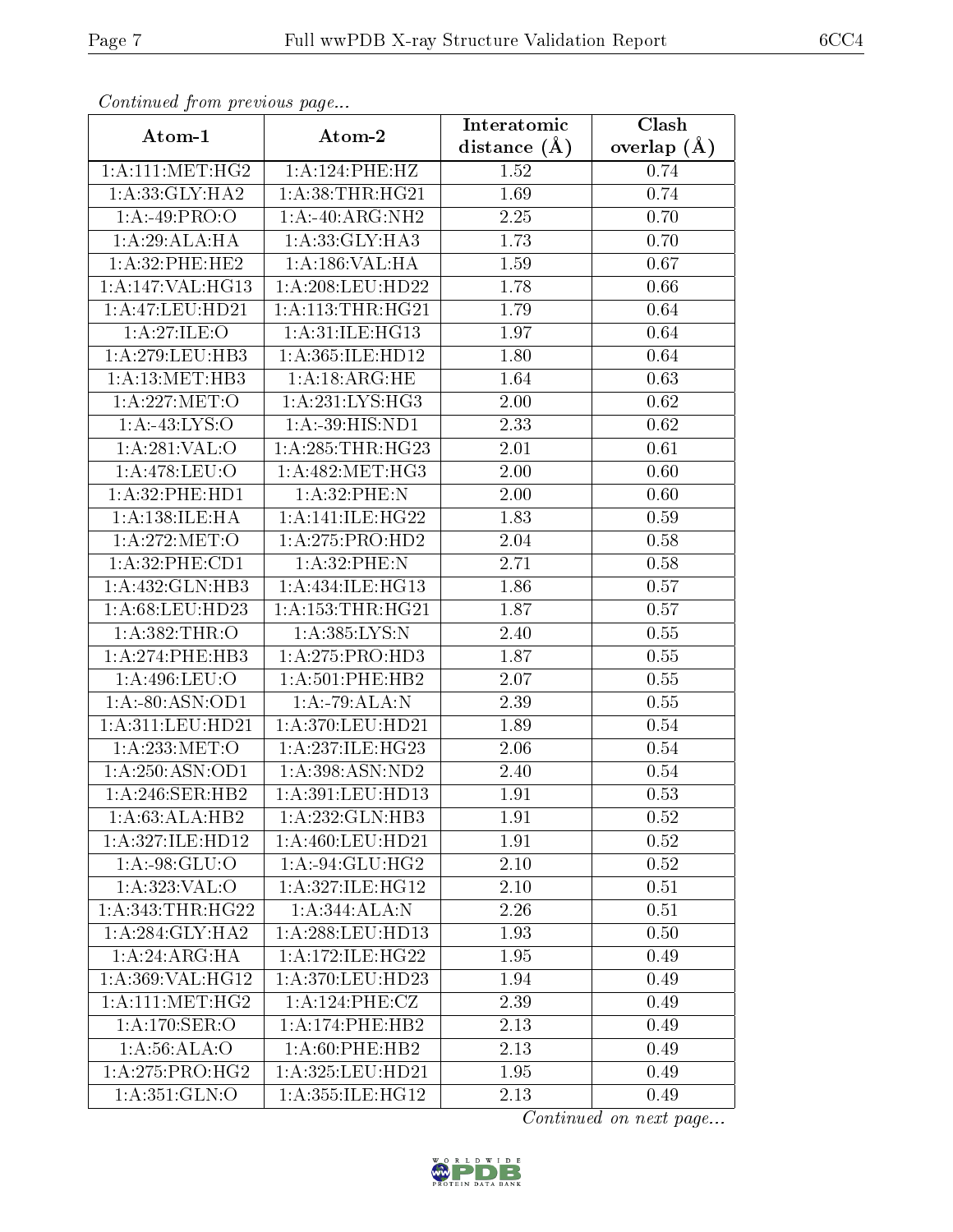| Continuea from previous page |                                      | Interatomic    | Clash           |
|------------------------------|--------------------------------------|----------------|-----------------|
| Atom-1                       | Atom-2                               | distance $(A)$ | overlap $(\AA)$ |
| 1:A:459:LEU:HD21             | 1:A:488:GLY:HA3                      | 1.94           | 0.48            |
| 1: A:54:ILE:HA               | $1:A:240:\overline{VAL}:HG11$        | 1.94           | 0.48            |
| 1:A:168:ASN:O                | 1: A:172: ILE: HG23                  | 2.14           | 0.48            |
| 1:A:387:ALA:O                | 1:A:391:LEU:HG                       | 2.13           | 0.48            |
| $1:A:48:P\overline{RO:HB3}$  | 1:A:138:ILE:HG23                     | 1.95           | 0.47            |
| 1:A:242:VAL:HG12             | 1:A:391:LEU:HD12                     | 1.96           | 0.47            |
| 1: A: 189: LEU: O            | 1: A: 193: VAL: HG23                 | 2.15           | 0.47            |
| 1: A: 231: LYS:O             | 1:A:235:PRO:HD2                      | 2.15           | 0.47            |
| 1:A:454:VAL:HG11             | 1:A:495:ALA:HB2                      | 1.97           | 0.47            |
| 1:A:52:ASP:OD1               | 1:A:52:ASP:N                         | 2.48           | 0.47            |
| 1:A:39:ASP:OD2               | 1: A:260: GLY:N                      | 2.47           | 0.47            |
| 1:A:243:SER:HA               | 1:A:391:LEU:HD11                     | 1.97           | 0.46            |
| 1: A:209: LYS: HG2           | $1:$ A:214:LEU:HD12                  | 1.98           | 0.46            |
| 1: A:295:PHE:CE1             | 1: A:376: SER:HB3                    | 2.50           | 0.46            |
| 1:A:46:PRO:HA                | 1:A:43:LYS:HB2                       | 1.98           | 0.46            |
| 1:A:47:LEU:HB2               | 1:A:48:PRO:HD3                       | 1.98           | 0.46            |
| 1:A:18:ARG:HD3               | 1:A:274:PHE:HE1                      | 1.81           | 0.46            |
| 1: A:248: ILE: O             | 1: A:252: ILE: HG13                  | 2.16           | 0.45            |
| $1:A:\overline{63:ALA:HB1}$  | 1:A:229:VAL:HG13                     | 1.97           | 0.45            |
| $1:A:-31:GLN:OE1$            | $1:A:-5:THR:OG1$                     | 2.27           | 0.45            |
| 1: A:81: ARG:HD3             | 1: A:212: GLY:O                      | 2.17           | 0.45            |
| 1:A:382:THR:H                | 1: A: 383: PRO:CD                    | 2.30           | 0.45            |
| 1:A:130:LEU:HD22             | 1:A:190:ALA:HB2                      | 1.99           | 0.44            |
| 1:A:71:TYR:HA                | 1:A:75:GLN:HG2                       | 1.99           | 0.44            |
| 1:A:323:VAL:HG21             | 1:A:452:VAL:HG13                     | $2.00\,$       | 0.43            |
| $1:A:\overline{492:TYR:CE2}$ | 1: A:496: LEU: HD11                  | 2.54           | 0.43            |
| 1:A:505:GLU:HA               | 1:A:505:GLU:OE1                      | 2.18           | 0.43            |
| 1:A:308:ASP:OD1              | $1:$ A:441:TRP:NE1                   | 2.43           | 0.43            |
| 1: A: 166: LEU: HD12         | 1: A:200: GLN: HA                    | 2.01           | 0.43            |
| 1: A: 364: LEU: HA           | 1: A: 364: LEU: HD12                 | 1.88           | 0.42            |
| 1:A:7:LEU:HD23               | 1: A: 7: LEU: HA                     | 1.92           | 0.42            |
| 1:A:371:ALA:O                | 1: A:375: TYR: HD1                   | 2.03           | 0.42            |
| 1:A:149:ALA:O                | 1: A: 153: THR: HG23                 | 2.20           | 0.42            |
| 1:A:356:ALA:HB1              | 1: A:412: LEU: N                     | 2.34           | 0.42            |
| $1:A:-99:LEU:HB2$            | 1:A:59:ALA:CB                        | 2.50           | 0.42            |
| 1:A:151:LEU:HD23             | 1: A:151:LEU:HA                      | 1.91           | 0.42            |
| 1:A:8:ALA:HB3                | 1: A:285:THR:HG22                    | 2.02           | 0.42            |
| 1: A:308: ASP:CG             | 1:A:438:GLN:HB2                      | 2.40           | 0.41            |
| 1: A:30: ARG:O               | 1: A:340: GLY:O                      | 2.38           | 0.41            |
| 1:A:435:PHE:C                | 1: A:435:PHE:CD1                     | 2.94           | 0.41            |
| 1:A:88:SER:HB3               | $1:A:215:\overline{\text{VAL}:HG11}$ | 2.03           | 0.41            |

Continued from previous page.

Continued on next page...

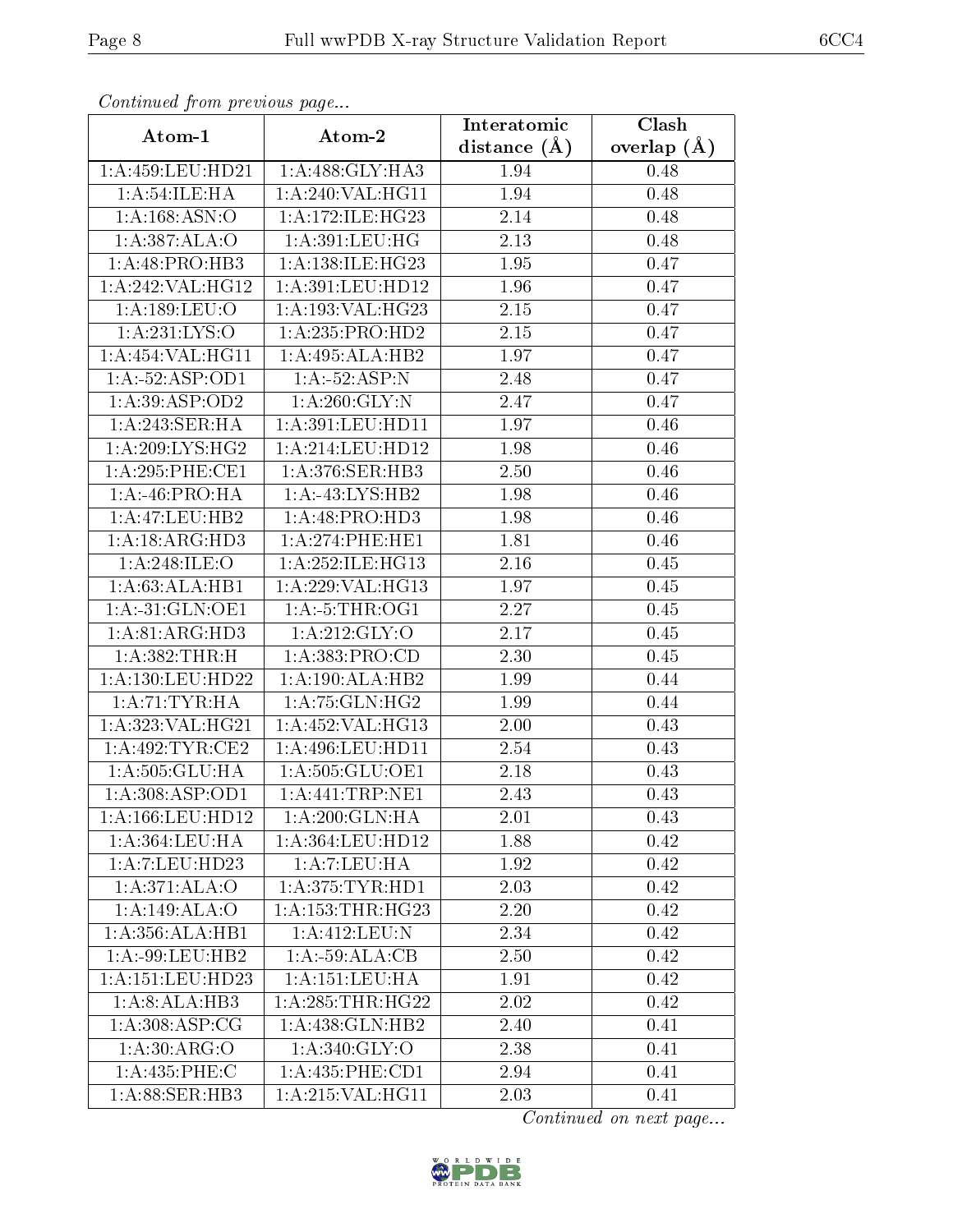| Atom-1              | Atom-2               | Interatomic<br>distance $(A)$ | Clash<br>overlap $(A)$ |
|---------------------|----------------------|-------------------------------|------------------------|
| 1: A:343:THR:HG22   | 1:A:344:ALA:H        | 1.85                          | 0.41                   |
| 1:A:49:PRO:HA       | $1: A: -44: MET:HG3$ | 2.02                          | 0.41                   |
| 1:A:51:LYS:HA       | 1:A:51:LYS:HD3       | 1.80                          | 0.41                   |
| 1: A:64:PHE:CE2     | 1: A:68:LEU:HD22     | 2.55                          | 0.41                   |
| 1: A:13:MET:HE1     | 1:A:277:GLY:HA3      | 2.02                          | 0.40                   |
| 1: A:138: ILE: HG13 | 1: A: 139: LEU: N    | 2.36                          | 0.40                   |
| 1:A:161:ALA:O       | 1:A:164:PRO:HD2      | 2.21                          | 0.40                   |
| 1:A:63:ALA:HA       | 1:A:232:GLN:HG2      | 2.03                          | 0.40                   |
| 1:A:267:TYR:HB3     | 1: A:337:PHE:CE2     | 2.57                          | 0.40                   |
| 1: A:95:LEU:HD13    | 1:A:139:LEU:HA       | 2.04                          | 0.40                   |

Continued from previous page...

There are no symmetry-related clashes.

### 5.3 Torsion angles (i)

#### 5.3.1 Protein backbone  $(i)$

In the following table, the Percentiles column shows the percent Ramachandran outliers of the chain as a percentile score with respect to all X-ray entries followed by that with respect to entries of similar resolution.

The Analysed column shows the number of residues for which the backbone conformation was analysed, and the total number of residues.

| Mol   Chain | $\boldsymbol{\mathrm{Analysed}}$         |  | Favoured   Allowed   Outliers   Percentiles                        |  |
|-------------|------------------------------------------|--|--------------------------------------------------------------------|--|
|             | $606/614$ (99\%)   577 (95\%)   29 (5\%) |  | $\begin{array}{ c c c c c }\n\hline\n & 100 & 100 & \n\end{array}$ |  |

There are no Ramachandran outliers to report.

#### 5.3.2 Protein sidechains (i)

In the following table, the Percentiles column shows the percent sidechain outliers of the chain as a percentile score with respect to all X-ray entries followed by that with respect to entries of similar resolution.

The Analysed column shows the number of residues for which the sidechain conformation was analysed, and the total number of residues.

| $\mid$ Mol $\mid$ Chain | Analysed                                |  | Rotameric   Outliers   Percentiles |  |
|-------------------------|-----------------------------------------|--|------------------------------------|--|
|                         | $477/492$ (97\%)   469 (98\%)   8 (2\%) |  | 60 82                              |  |

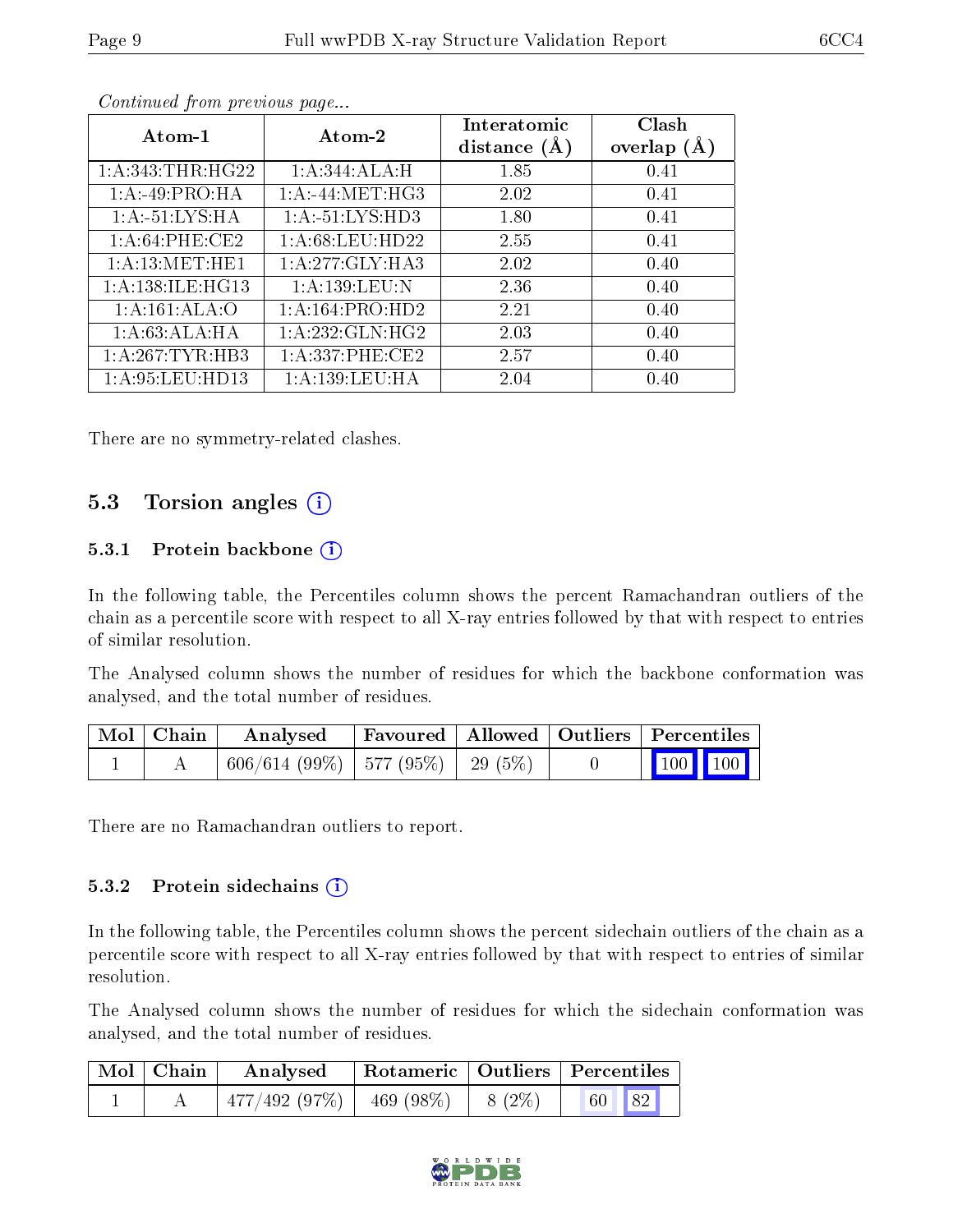| Mol | Chain | Res | <b>Type</b> |
|-----|-------|-----|-------------|
|     |       | 32  | PHE         |
|     |       | 54  | ILE         |
|     |       | 124 | PHE         |
| 1   | А     | 135 | PHE         |
|     |       | 316 | LEU         |
|     |       | 352 | $\rm{ARG}$  |
|     |       | 395 | <b>GLN</b>  |
|     |       | 435 | PHE         |

All (8) residues with a non-rotameric sidechain are listed below:

Some sidechains can be flipped to improve hydrogen bonding and reduce clashes. All (2) such sidechains are listed below:

| Mol | ${\bf Chain}$ | <b>Res</b> | 1'ype |
|-----|---------------|------------|-------|
|     |               |            |       |
|     |               |            |       |

#### $5.3.3$  RNA  $(i)$

There are no RNA molecules in this entry.

#### 5.4 Non-standard residues in protein, DNA, RNA chains (i)

There are no non-standard protein/DNA/RNA residues in this entry.

#### 5.5 Carbohydrates  $(i)$

There are no carbohydrates in this entry.

#### 5.6 Ligand geometry (i)

1 ligand is modelled in this entry.

In the following table, the Counts columns list the number of bonds (or angles) for which Mogul statistics could be retrieved, the number of bonds (or angles) that are observed in the model and the number of bonds (or angles) that are dened in the Chemical Component Dictionary. The Link column lists molecule types, if any, to which the group is linked. The Z score for a bond length (or angle) is the number of standard deviations the observed value is removed from the expected value. A bond length (or angle) with  $|Z| > 2$  is considered an outlier worth inspection. RMSZ is the root-mean-square of all Z scores of the bond lengths (or angles).

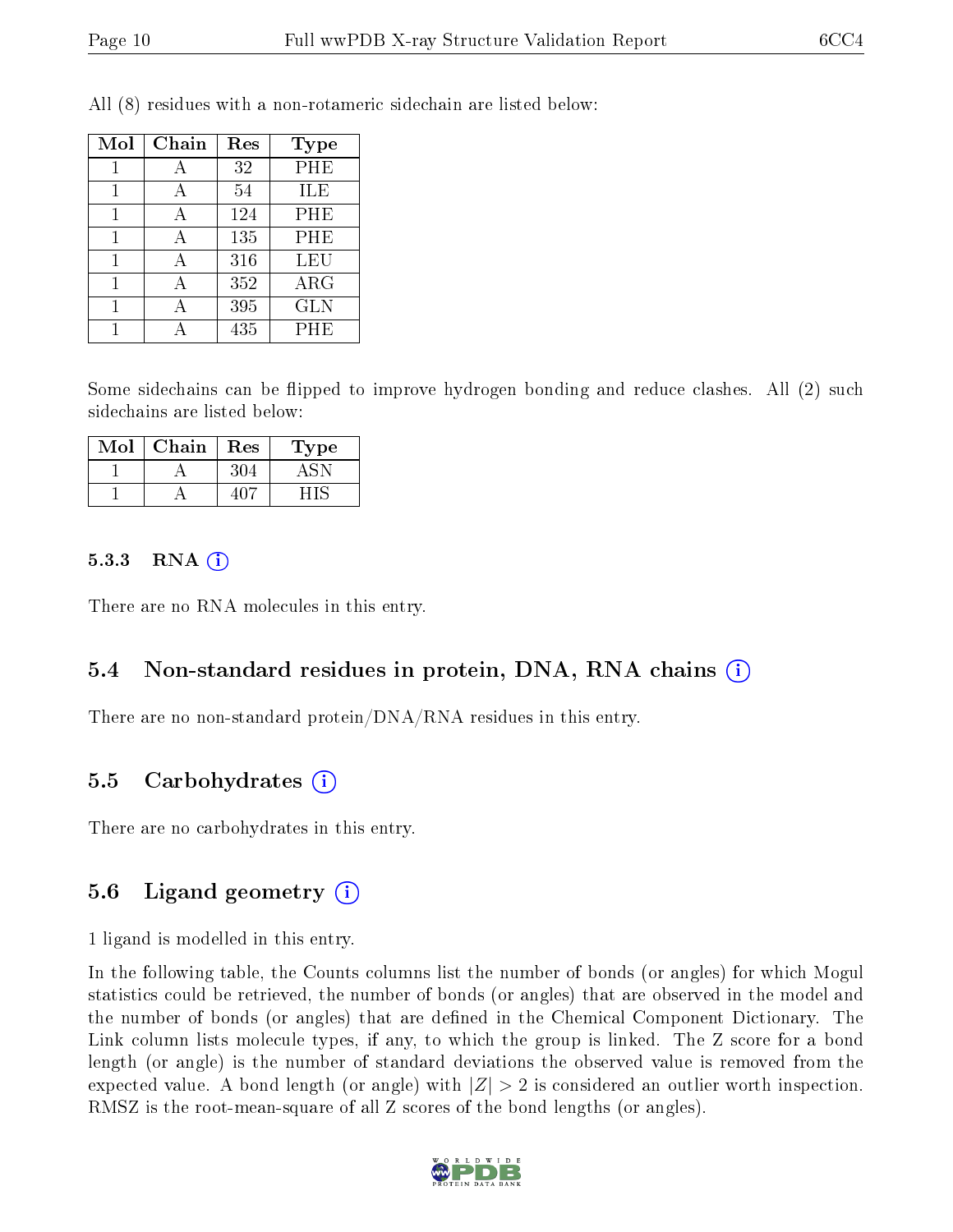| Mol<br>Type <sub>1</sub> |     | $\mid$ Chain | $^{\circ}$ Res | Link   |          | Bond lengths |                               |       | Bond angles    |  |
|--------------------------|-----|--------------|----------------|--------|----------|--------------|-------------------------------|-------|----------------|--|
|                          |     |              |                |        | Counts I |              | $ RMSZ $ $\# Z  > 2$   Counts |       | RMSZ   $\# Z $ |  |
|                          | PO4 |              | 601            | $\sim$ | 4.4.4    | 0.94         |                               | 6,6,6 | 0.52           |  |

There are no bond length outliers.

There are no bond angle outliers.

There are no chirality outliers.

There are no torsion outliers.

There are no ring outliers.

No monomer is involved in short contacts.

### 5.7 [O](https://www.wwpdb.org/validation/2017/XrayValidationReportHelp#nonstandard_residues_and_ligands)ther polymers (i)

There are no such residues in this entry.

### 5.8 Polymer linkage issues (i)

There are no chain breaks in this entry.

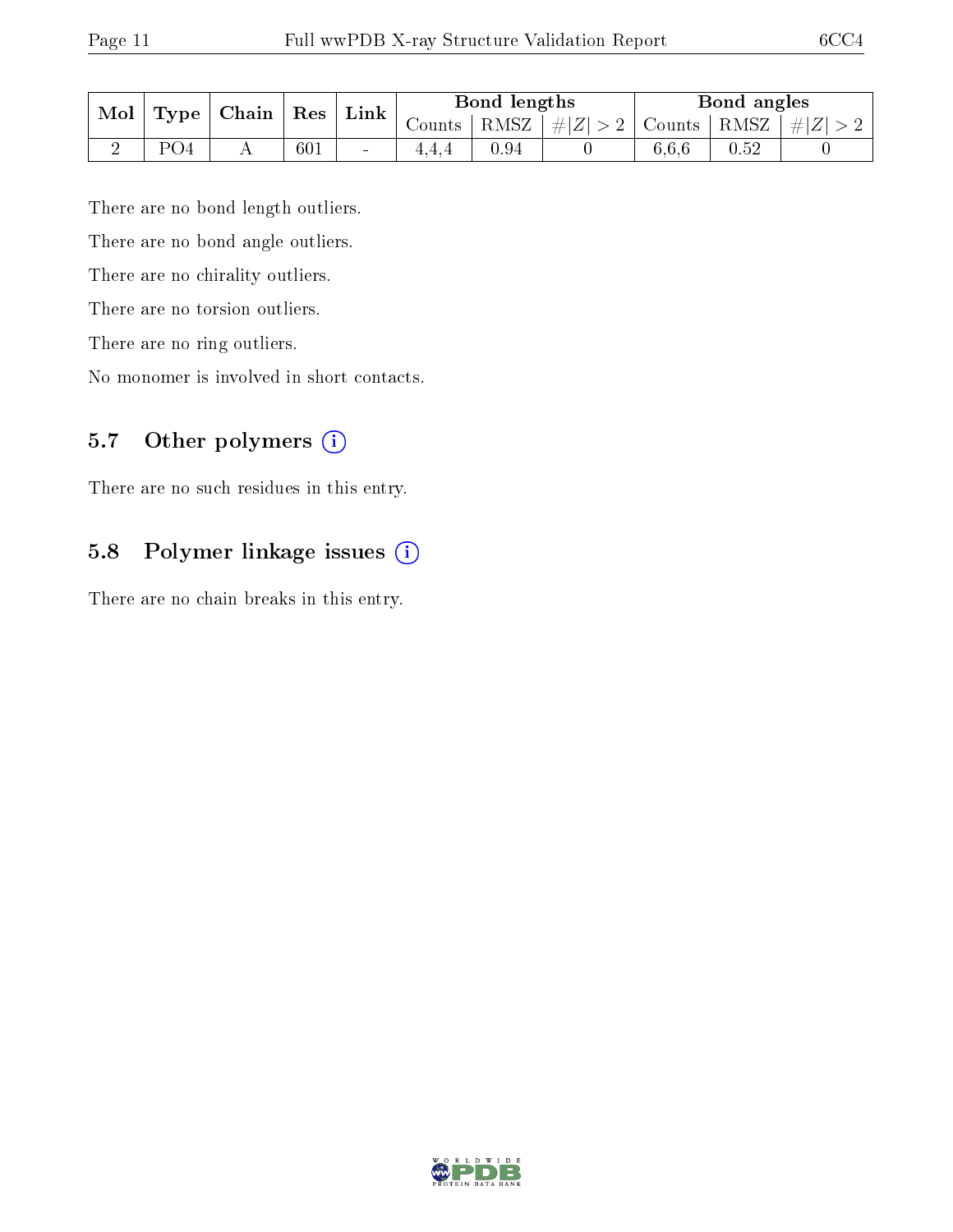## 6 Fit of model and data  $\left( \cdot \right)$

### 6.1 Protein, DNA and RNA chains (i)

In the following table, the column labelled  $#RSRZ>2'$  contains the number (and percentage) of RSRZ outliers, followed by percent RSRZ outliers for the chain as percentile scores relative to all X-ray entries and entries of similar resolution. The OWAB column contains the minimum, median,  $95<sup>th</sup>$  percentile and maximum values of the occupancy-weighted average B-factor per residue. The column labelled  $Q< 0.9$  lists the number of (and percentage) of residues with an average occupancy less than 0.9.

| $\mid$ Mol $\mid$ Chain $\mid$ | Analysed                             | $\mathsf{I} < \mathbf{RSRZ} > \mathsf{I}$ | $\rm \#RSRZ{>}2$                                       | $\rm{OWAB}(\rm{\AA}^2)$   Q<0.9 |  |
|--------------------------------|--------------------------------------|-------------------------------------------|--------------------------------------------------------|---------------------------------|--|
|                                | $\mid 608/614(99\%) \mid -0.35 \mid$ |                                           | $\vert$ 9 (1\%) 73 68 $\vert$ 43, 68, 113, 139 $\vert$ |                                 |  |

All (9) RSRZ outliers are listed below:

| Mol | Chain | $\operatorname{Res}% \left( \mathcal{N}\right) \equiv\operatorname{Res}(\mathcal{N}_{0})\cap\mathcal{N}_{1}$ | <b>Type</b>  | <b>RSRZ</b> |
|-----|-------|--------------------------------------------------------------------------------------------------------------|--------------|-------------|
| 1   | А     | 12                                                                                                           | <b>SER</b>   | 3.3         |
| 1   | A     | 379                                                                                                          | ASP          | 3.2         |
| 1   | А     | 122                                                                                                          | $_{\rm ASP}$ | 3.1         |
| 1   | А     | 10                                                                                                           | VAL          | 2.6         |
| 1   | A     | 13                                                                                                           | MET          | 2.6         |
| 1   | А     | 58                                                                                                           | <b>GLY</b>   | 2.2         |
| 1   |       | 6                                                                                                            | SER          | 2.1         |
| 1   | А     | 9                                                                                                            | ALA          | 2.1         |
|     |       | 61                                                                                                           | <b>SER</b>   | 2.0         |

### 6.2 Non-standard residues in protein, DNA, RNA chains  $(i)$

There are no non-standard protein/DNA/RNA residues in this entry.

#### 6.3 Carbohydrates (i)

There are no carbohydrates in this entry.

#### 6.4 Ligands  $(i)$

In the following table, the Atoms column lists the number of modelled atoms in the group and the number defined in the chemical component dictionary. The B-factors column lists the minimum, median,  $95<sup>th</sup>$  percentile and maximum values of B factors of atoms in the group. The column labelled  $Q< 0.9$  lists the number of atoms with occupancy less than 0.9.